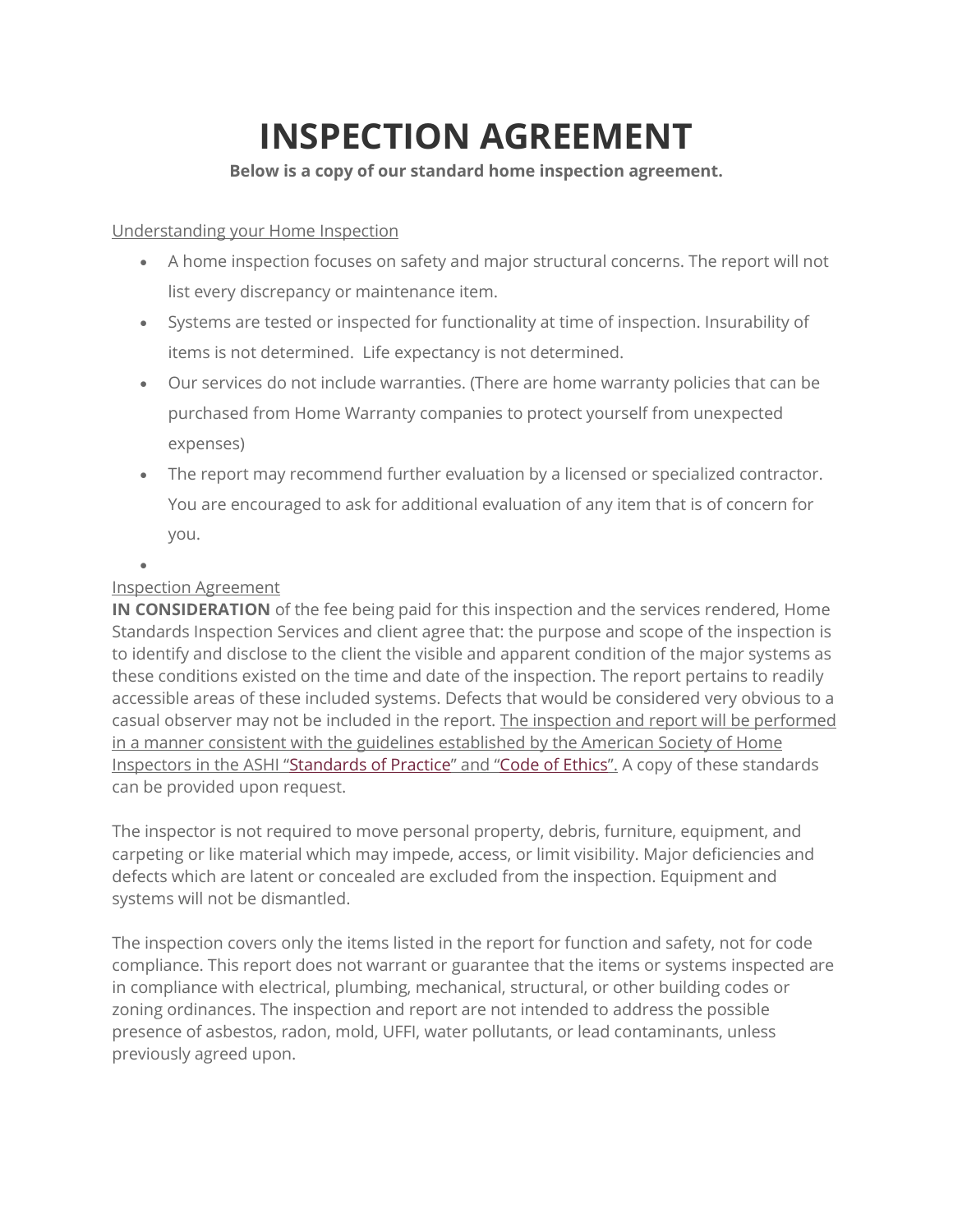The inspection is essentially visual; it is based upon the experience and opinion of the inspector and it is not meant to be technically exhaustive. The home is not specifically inspected for termite infestation. However, if any termite damage is observed, it will be noted in the report. The home is not inspected for insects such as fleas, cockroaches, bees, ticks, etc. This report is not meant to be a warranty or guarantee, expressed or implied, of adequacy or performance of structures, systems, or their component parts. The premises and/or systems may be in good condition when examined, but the condition may change thereafter. We do not determine whether updates or work done to the home was by licensed contractors or that permits were pulled.

The following exterior items are not included in a basic home inspection:

Fences, solar collectors/panels, trees and shrubs, swimming pools, spas, out-buildings or sheds, patio covers/ awnings, tennis courts, security systems, invisible pet fencing, underground storage tanks, wells, septic systems, playground or sporting equipment, central vacuum systems, all plumbing outside the perimeter of the main foundation, flag poles, window shutters.

The following interior items are not included in a basic home inspection:

Window air conditioners, telephone/cable/network wiring, water softeners or purification systems, chimney flues, furnace heat exchangers, alarms or intercom systems, kitchen appliances on counters, floor coverings, remotes for garage door openers, window coverings, blinds and screens, window thermal seals.

Verification of any or all of the utilities being on at the time of inspection is not the responsibility of the inspection company. Electrical or mechanical systems that have been shut down are not inspected. In addition, if these systems do not respond to normal controls, then the system cannot be activated or operated. The inspector does not examine any systems whose utilities are off.

We do not perform engineering, architectural, plumbing, or any other job function requiring an occupational license in the jurisdiction where the property is located. The inspection is not a certification of any kind. Home Standards Inspection Services (HSIS) shall not be construed as insuring against any defects or deficiencies not contained in the inspection report and subsequently discovered by the client. This Inspection is not an insurance policy. Virtually every home will have some flaws or defects not identified in the report. We can reduce your risk in purchasing, but we cannot eliminate it nor do we assume that risk.

Should the client uncover any deficiencies for which it is believed HSIS should have noted in the inspection report, the client agrees to notify the HSIS within 30 days following this discovery, and to allow HSIS 15 days to re-examine these conditions before making any remedial repair. Failure to do so will void any further responsibility of HSIS. There is no cause for action against HSIS 1 year from inspection date.